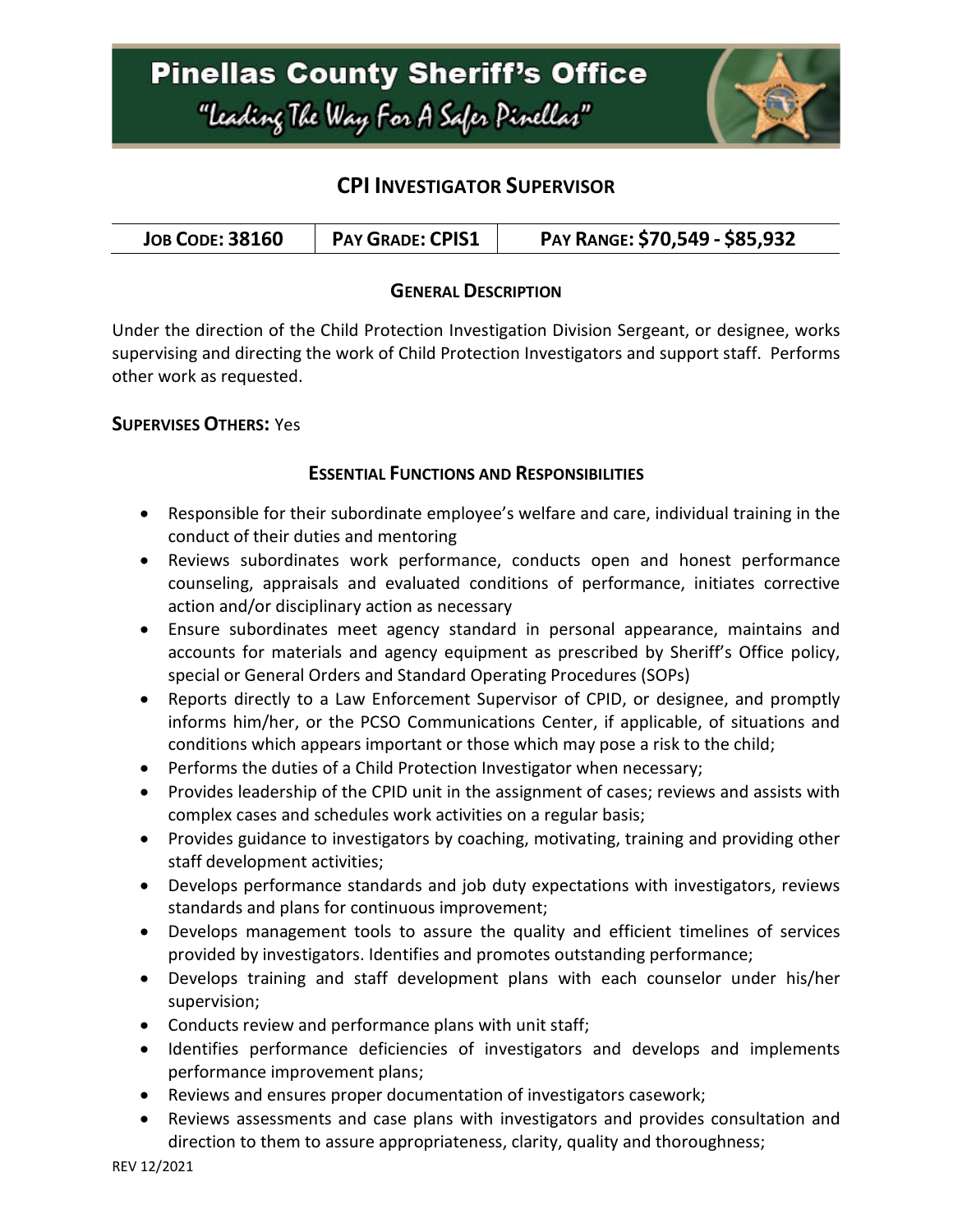## **Pinellas County Sheriff's Office** "Leading The Way For A Safer Pinellar"



- Collects, analyzes and reports data for investigators performance review on an ongoing basis;
- Establishes and maintains a close working relationship with the other CPID supervisors;
- Facilitates and participates in all staffing when necessary;
- Participates in Sheriff's Office recruitment and community relations activities as directed;

Regular and reliable attendance is required as an essential function of the position.

This position is considered essential and, in the event of an emergency or natural disaster, will be required to report to work.

This list is not intended to be all-inclusive and you may not be responsible for every item listed. The employer reserves the right to assign additional functions and responsibilities as necessary.

### **QUALIFICATIONS**

- A Bachelor's degree that is accredited by an accreditation agency recognized by the U.S. Department of Education (DOE) and/or Council on Higher Education Accreditation (CHEA)
- Must be a current full-time, certified Child Protection Investigator who has served in that capacity with the Pinellas County Sheriff's Office for a two (2) year period, prior to taking the promotional examination
- Successful completion of the Child Protection Investigator Supervisor examination process
- No discipline, which resulted in suspension or demotion, for a one (1) year period prior to the date of the promotional examination
- Must possess a valid Florida driver's license
- Consideration for this position requires a credit check